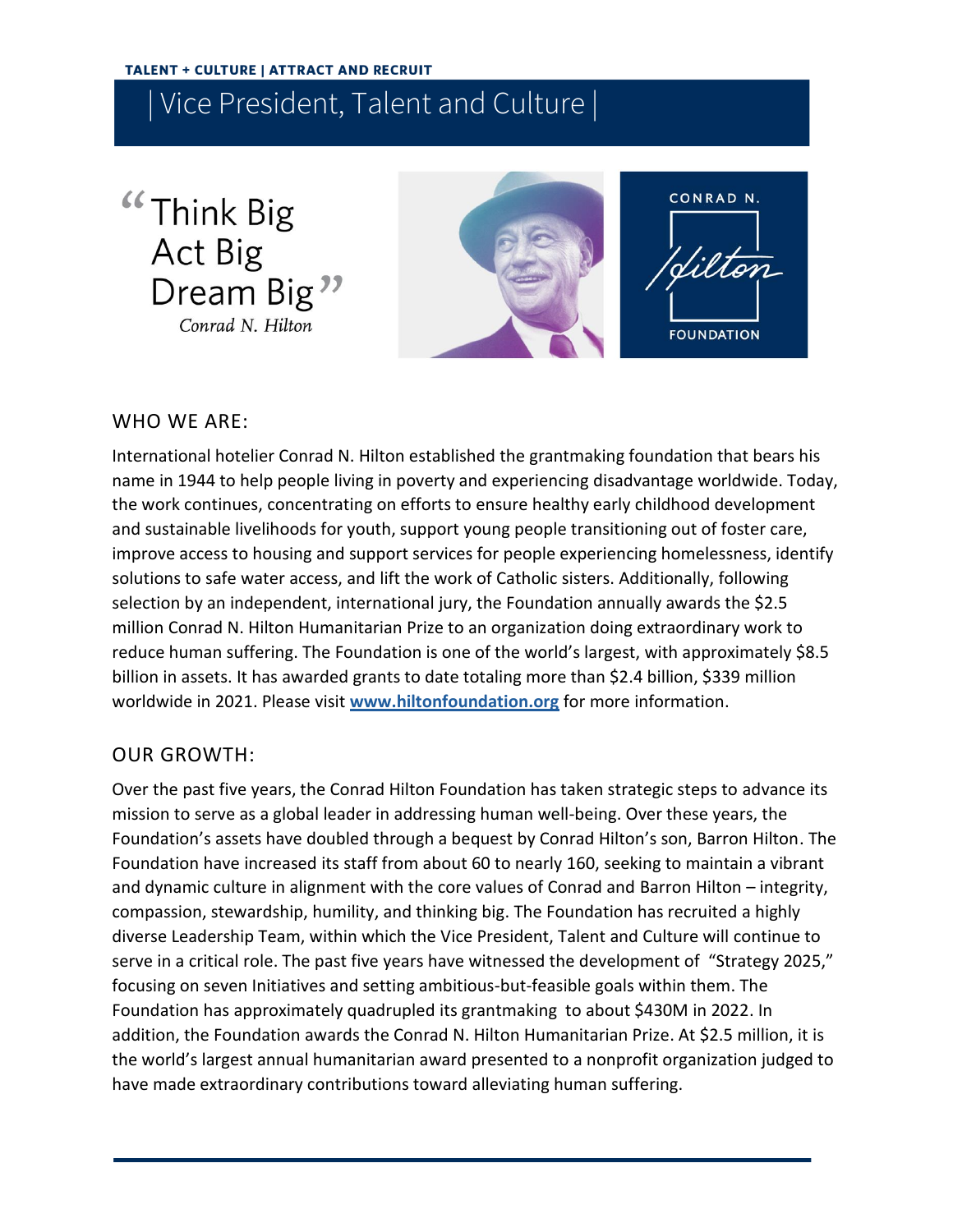### WHAT'S AHEAD:

The Foundation has reached an exciting moment in its evolution as a global philanthropic leader. With Board vision and leadership and the extraordinary work of a dedicated team, the Foundation is moving from strategy development to global implementation, working with hundreds of grantee organizations, new and old, and making lasting positive differences in the lives of hundreds of thousands, and millions, of people living in disadvantage. The Foundation will continue to fund both service delivery ("real good for real people in real time") and systemchanging work. About half of the Foundation's grants are made in the United States, and half overseas (focused on Africa and Latin America).

The continuity of the Foundation's core values serves to guide the overall enterprise. As the Foundation expands its programmatic reach, Foundation staff will be called on to serve an expanding strategic mission. As demonstrated over the past five years, optimization of a highcaliber and diverse staff will enable the Foundation to do highly impactful work. As the Foundation continues to evolve, it will be important to maintain a nimble, forward-looking organizational structure, honoring the entrepreneurial spirit of Conrad and Barron Hilton.

### **About the position**:

Reporting to the President & CEO, The Vice President, Talent & Culture continues to serve as a key member of the organization's Leadership Team and leads and implements the Foundation's human resources strategy. The Vice President will partner with the organization's Leadership Team and staff to ensure the development and advancement of an empowered, values-driven workplace culture. The Vice President will offer timely, forward-thinking counsel on all issues related to people within the organization, serving as a thought partner with all departments of the organization fostering a culture of trust and respect. The Vice President will also provide strategic support to the Foundation Board Talent & Compensation Committee. In this role, the Vice President will work closely with the Talent & Compensation Committee Chair and members of the Board Committee, providing key information and analysis to fully optimize the Board Committee's role in stewardship of the Foundation's human capital.

The Vice President leads a dedicated Talent & Culture Team, which now has ten full time professionals working to support the needs of an expanding global programmatic and operational structure. The Vice President will continue to serve in a leadership role promoting diversity, equity, and inclusion in all aspects of its organizational culture. As work and the workforce change, the Foundation will need novel approaches to attract, develop, and retain talent. And with the impact of the pandemic, the team finds itself helping the Foundation redefine its workplace culture in a way that fully integrates a hybrid and remote work.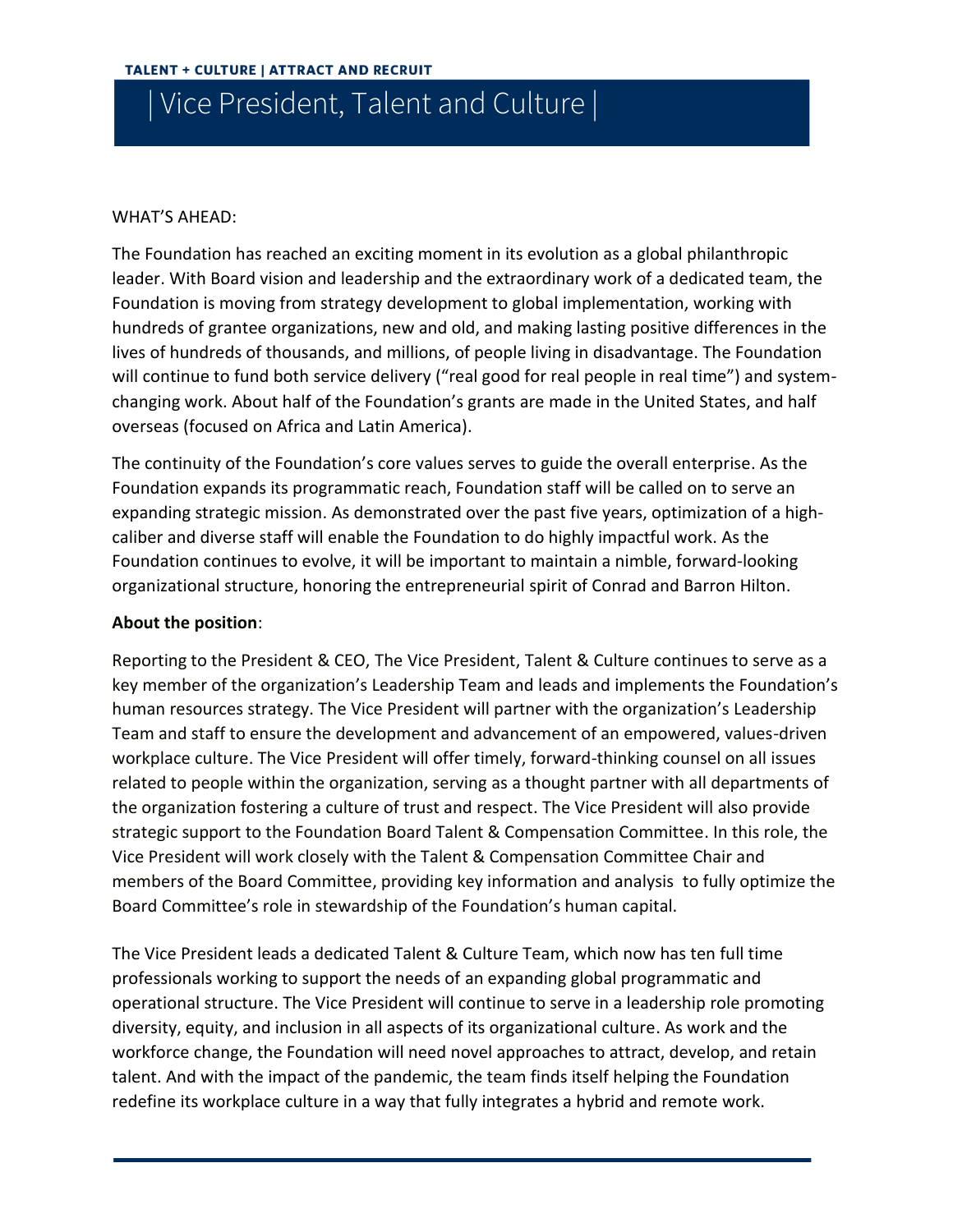### **ESSENTIAL DUTIES/RESPONSIBILITIES**

#### *Organizational Effectiveness*

- Catalyzes organizational performance through collaborative leadership; meets with team leads to guide and advise on best ways to link personnel structures to support strategy.
- Collaborates with peers across the Foundation to advise on and forge consensus on approaches to workforce planning and analysis, recruiting and retaining high-caliber talent, learning and development, performance management, and professional development.
- Advises team leads on the best available options for employee engagement and retention initiatives to increase organizational, programmatic, and individual performance.
- Identifies and recommends opportunities to improve and align supporting systems; creates and implements an integrated approach to talent and culture management.
- Continues to shape and implement strategies which support hybrid/remote workforce which strengthen and amplify a vibrant workplace culture.

#### *Leadership and Talent Management*

- Working with Talent Acquisition Manager, provides leadership in the oversight and execution of talent acquisition and retention strategies.
- Oversees the development and implementation of the Talent & Culture Budget.
- Working with Talent and Culture Team, supports activities which enhance integrated talent management solutions including executive coaching, individual development planning, talent reviews, succession planning, and leadership development.
- Develops forward-looking employee retention plan and monitor progress of high potential employees and identifies positions that provide quality developmental opportunities; fosters succession planning across the organization.
- Leads and develops results-driven performance management tools and processes that integrate with the organization's values and core competencies.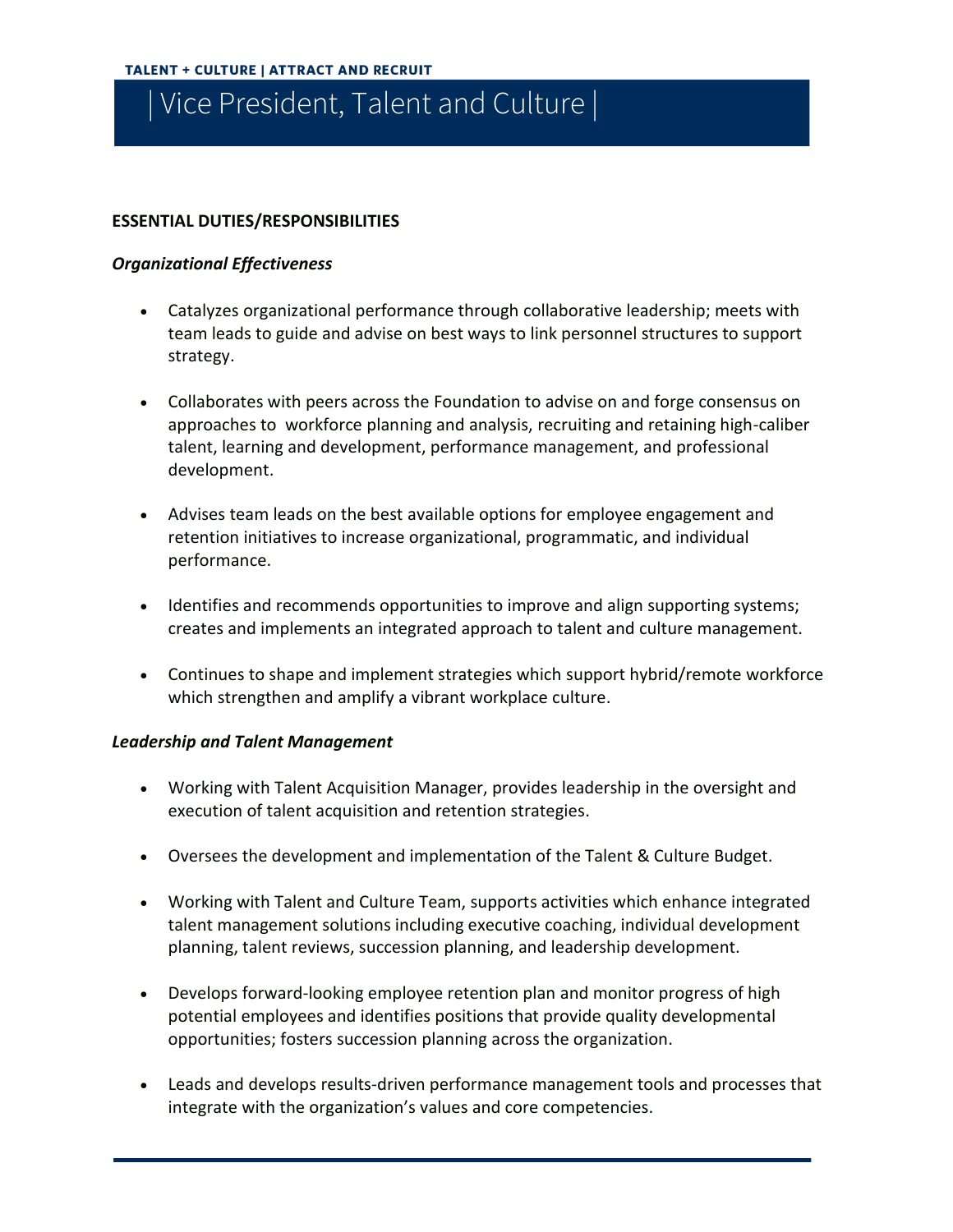- Analyzes and provides timely information to support Leadership Team on organizational-wide metrics to spot trends and make adjustments and improvements on Foundation wide organizational goals.
- Oversees, develops, and implements a progressive total rewards program balancing organizational resources with the need to maintain the organization's competitive position in the marketplace.
- Ensures compliance with all applicable Federal, State, and local employment laws including, but not limited to EEO, ADA, FMLA, FLSA, ERISA, OSHA,PPACA, workers' compensation, etc.

#### **Payroll and Benefits Management**

- In collaboration with the Foundation's Finance Team, provides oversight of the Foundation's payroll administration.
- Provides leadership on pay equity, pension, and other employee compensation matters. Insure transparency.
- Provides support to Board Talent & Compensation Committee.
- Working with T&C team members and outside provides, oversee the Foundation's employee benefits system. Continue to review and upgrade selection and oversight of providers, systems to ensure compliance and accuracy.
- Provides oversight of the payroll and personnel management and benefits management with outsourced to McGriff, Bonusly, etc.

#### *Workplace Culture Management*

- Continues to draw from and build on the core values of the organization: integrity, humility, thinking big, stewardship and compassion. Strengthens and amplifies an organizational spirit of optimistic, can-do problem-solving.
- Serves as a thoughtful leader on the future of workforce strategy and provides guidance and stewardship as the Foundation establishes a "new hybrid" workforce plan (new normal).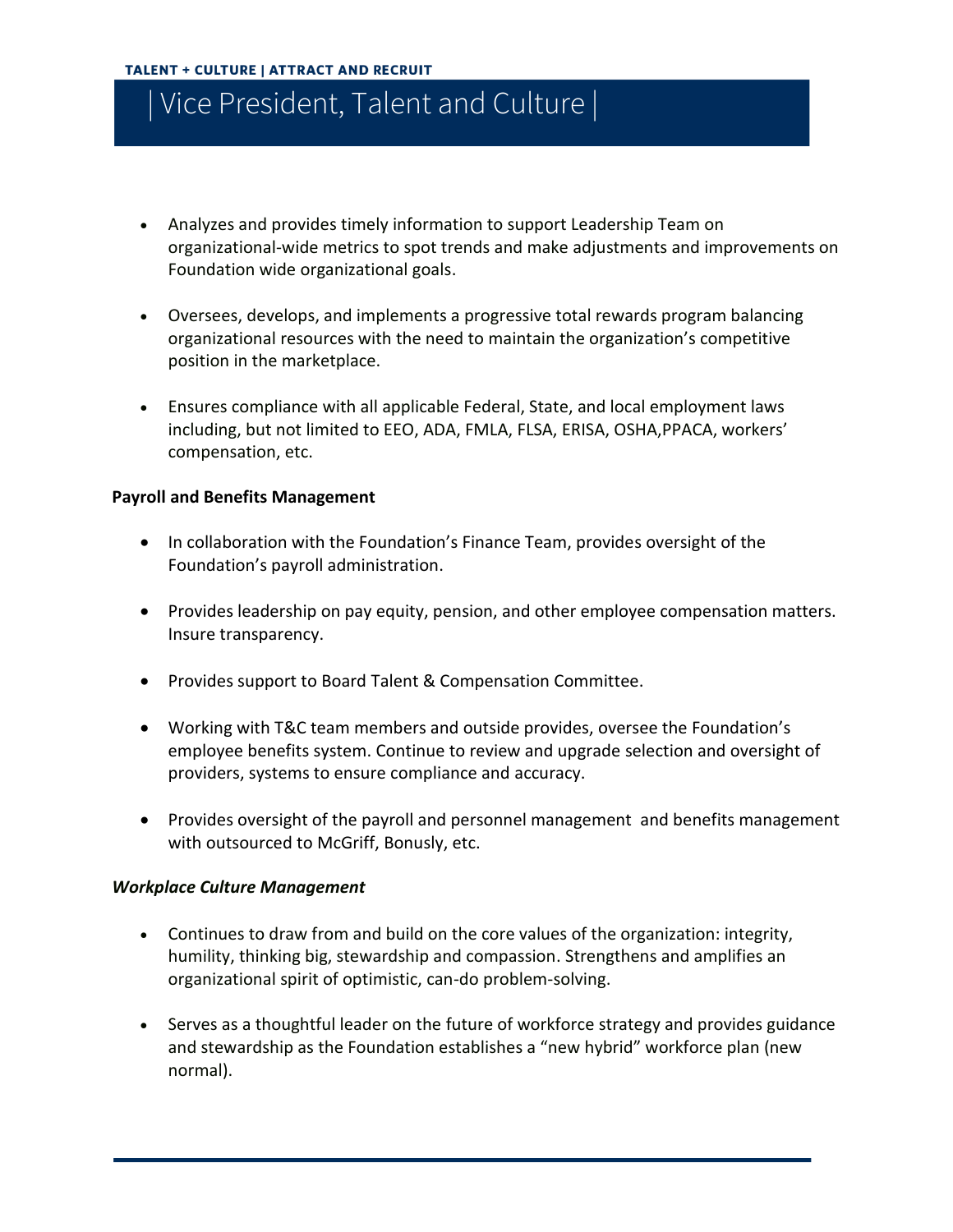- Builds on an ongoing commitment to comprehensive Diversity, Equity and Inclusion which aims at a more diverse workforce, more inclusive workplace, and a real contribution to a more equitable society and world.
- Strategies aimed at maintaining a healthy workplace culture including strategies, programs and initiatives related to internal communications, employee engagement, and relations across and inclusive of all the organization's programs and offices.
- As a thoughtful steward, fosters a culture of accountability, trust, recognition, and results among staff at all levels consistent with the short and long-term objectives of the organization.
- Encourages development of strong relationships within teams and helps managers to develop skills to address challenges that may arise with team members.

### **Professional Qualifications and Personal Attributes:**

The Vice President should ideally possess the following set of professional qualifications and personal attributes:

### **QUALIFICATIONS**

Building a high-performing, purposeful organization requires a leader who is an effective, influential change agent and a high impact, emotionally intelligent professional.

Other key qualifications required include:

- A bachelor's degree in Human Resources or Business Management; master's degree in business/organizational development and SPHR certification is strongly preferred.
- A demonstrated level of human resources experience of which at least ten plus years have been spent in a significant senior management role.
- Experience conceptualizing, implementing, and monitoring broad human resources related programs and initiatives in the context of broader business/organizational objectives.
- Demonstrated computer proficiency is a must including experience using MS Office applications and HRIS and demonstrated financial and budgeting capabilities.